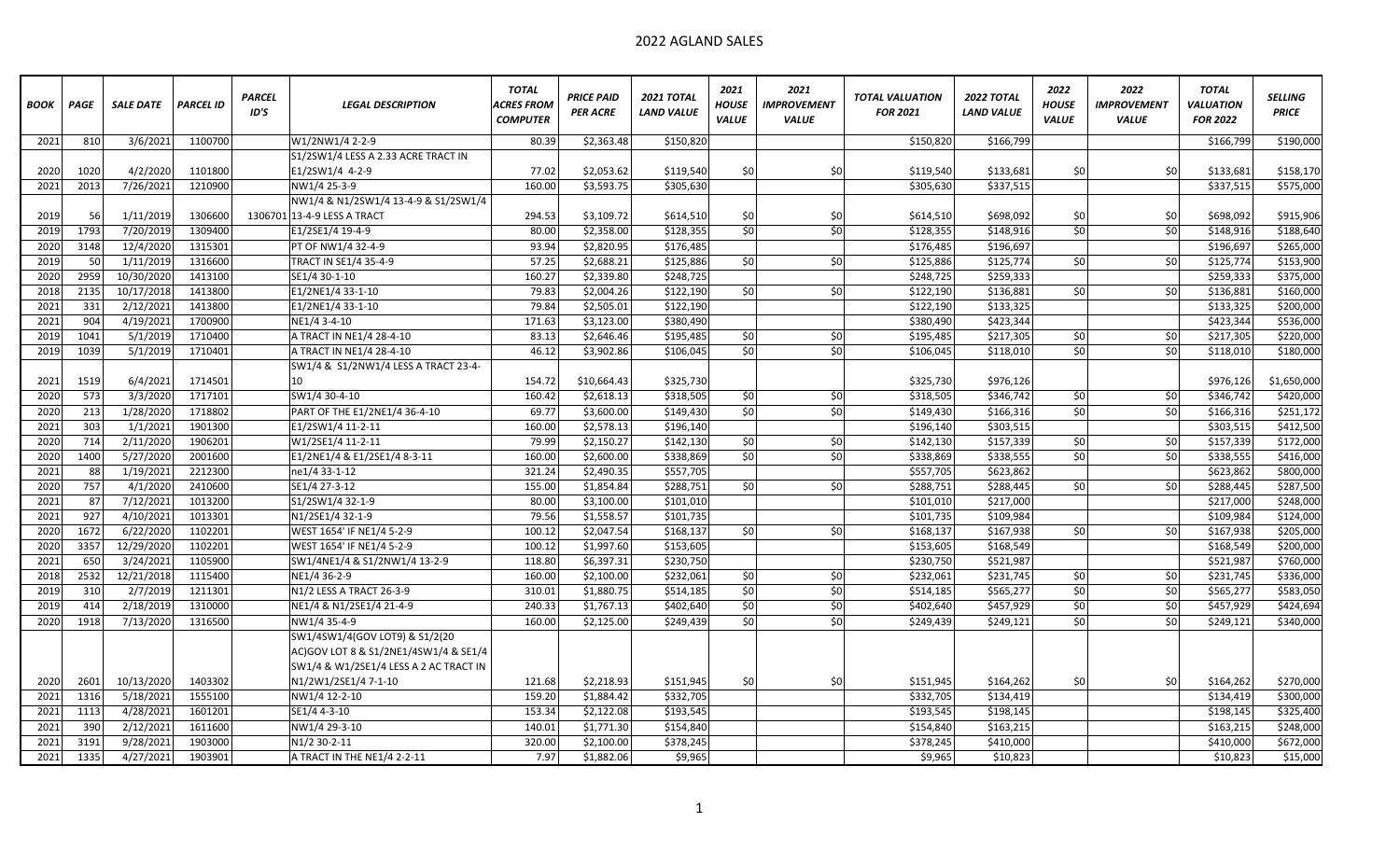| <b>BOOK</b> | PAGE | 521<br><b>ADJUSTMENT</b> | <b>ASSESSOR</b><br><b>ADJUSTMENT</b> | <b>ADJUSTED</b><br><b>SELLING</b><br><b>PRICE</b> | <b>SELLING RATIO</b> | <b>TOTAL</b><br><b>IRRAGATED</b><br><b>ACRES</b> | <b>TOTAL</b><br><b>IRRIGATED</b><br><b>GRASS</b> | <b>TOTAL</b><br><b>DRYLAND</b><br><b>ACRES</b> | <b>TOTAL</b><br><b>GRASS</b><br><b>ACRES</b> | <b>TOTAL CRP</b><br><b>ACRES</b> | <b>TOTAL</b><br><b>TIMBER</b><br><b>ACRES</b> | <b>TOTAL</b><br><b>OTHER</b><br><b>ACRES</b> | <b>TOTAL</b><br><b>ACRES</b> | <b>GREATEST</b><br><b>INFLUENCE</b> |
|-------------|------|--------------------------|--------------------------------------|---------------------------------------------------|----------------------|--------------------------------------------------|--------------------------------------------------|------------------------------------------------|----------------------------------------------|----------------------------------|-----------------------------------------------|----------------------------------------------|------------------------------|-------------------------------------|
| 2021        | 810  |                          |                                      | \$190,000                                         | 0.88                 | 0.00                                             | 0.00                                             | 54.90                                          | 22.50                                        | 0.00                             | $\overline{0}$                                | 2.99                                         |                              | 80 DRYLAND                          |
|             |      |                          |                                      |                                                   |                      |                                                  |                                                  |                                                |                                              |                                  |                                               |                                              |                              |                                     |
| 2020        | 1020 | \$0                      | \$0                                  | \$158,170                                         | 0.85                 | 0.00                                             | 0.00                                             | 51.20                                          | 6.52                                         | 0.00                             | 16.37                                         | 2.93                                         |                              | 77 DRYLAND                          |
| 2021        | 2013 |                          |                                      | \$575,000                                         | 0.59                 | 0.00                                             | 0.00                                             | 105.00                                         | 51.00                                        | 0.00                             | $\mathbf 0$                                   | 4                                            |                              | 160 DRYLAND                         |
| 2019        | 56   | \$0                      | \$0                                  | \$915,906                                         | 0.76                 | 0.00                                             | 0.00                                             | 216.69                                         | 78.39                                        | 0.00                             | 0                                             | 14.11                                        |                              | 309 DRYLAND                         |
| 2019        | 1793 | \$0                      | \$0                                  | \$188,640                                         | 0.79                 | 0.00                                             | 0.00                                             | 40.09                                          | 36.42                                        | 0.00                             | $\Omega$                                      | 1.97                                         |                              | 78 DRYLAND                          |
| 2020        | 3148 |                          |                                      | \$265,000                                         | 0.74                 | 0.00                                             | 0.00                                             | 91.01                                          | 0.12                                         | 0.00                             | $\Omega$                                      | 2.81                                         |                              | 94 DRYLAND                          |
| 2019        | 50   | $\overline{50}$          | \$0                                  | \$153,900                                         | 0.82                 | 0.00                                             | 0.00                                             | 47.84                                          | 0.00                                         | 0.00                             | 7.09                                          | 2.32                                         |                              | 57 DRYLAND                          |
| 2020        | 2959 |                          |                                      | \$375,000                                         | 0.69                 | 0.00                                             | 0.00                                             | 80.69                                          | 61.12                                        | 0.00                             | 16.44                                         | $\overline{2}$                               |                              | 160 DRYLAND                         |
| 2018        | 2135 | \$0                      | \$0                                  | \$160,000                                         | 0.86                 | 0.00                                             | 0.00                                             | 51.06                                          | 6.83                                         | 0.00                             | 19.93                                         | $\overline{2}$                               |                              | 80 DRYLAND                          |
| 2021        | 331  |                          |                                      | \$200,000                                         | 0.67                 | 0.00                                             | 0.00                                             | 51.06                                          | 3.65                                         | 0.00                             | 23.13                                         | $\overline{2}$                               |                              | 80 DRYLAND                          |
| 2021        | 904  |                          |                                      | \$536,000                                         | 0.79                 | 0.00                                             | 0.00                                             | 167.48                                         | 0.00                                         | 0.00                             | $\mathbf 0$                                   | 4.15                                         |                              | 172 DRYLAND                         |
| 2019        | 1041 | \$0                      | \$0                                  | \$220,000                                         | 0.99                 | 0.00                                             | 0.00                                             | 81.17                                          | 0.00                                         | 0.00                             | $\mathbf 0$                                   | 1.96                                         |                              | 83 DRYLAND                          |
| 2019        | 1039 | \$0                      | \$0                                  | \$180,000                                         | 0.66                 | 0.00                                             | 0.00                                             | 46.12                                          | 0.00                                         | 0.00                             | $\mathbf 0$                                   | $\mathbf 0$                                  |                              | 46 DRYLAND                          |
|             |      |                          |                                      |                                                   |                      |                                                  |                                                  |                                                |                                              |                                  |                                               |                                              |                              |                                     |
| 2021        | 1519 |                          |                                      | \$1,650,000                                       | 0.59                 | 207.52                                           | 0.00                                             | 15.59                                          | 2.26                                         | 0.00                             | 0                                             | 2.59                                         |                              | 228 DRYLAND                         |
| 2020        | 573  | \$0                      | \$0                                  | \$420,000                                         | 0.83                 | 0.00                                             | 0.00                                             | 137.85                                         | 12.20                                        | 0.00                             | 6.4                                           | 3.98                                         |                              | 160 DRYLAND                         |
| 2020        | 213  | \$0                      | \$0                                  | \$251,172                                         | 0.66                 | 0.00                                             | 0.00                                             | 67.34                                          | 0.00                                         | 0.00                             | $\Omega$                                      | 2.43                                         |                              | 70 DRYLAND                          |
| 2021        | 303  |                          |                                      | \$412,500                                         | 0.74                 | 0.00                                             | 0.00                                             | 130.13                                         | 6.95                                         | 0.00                             | 16.25                                         | 5.64                                         |                              | 159 DRYLAND                         |
| 2020        | 714  | $\overline{\xi}$         | $\overline{\xi}$                     | \$172,000                                         | 0.91                 | 0.00                                             | 0.00                                             | 49.03                                          | 29.07                                        | 0.00                             | $\mathbf 0$                                   | 1.7                                          |                              | 80 DRYLAND                          |
| 2020        | 1400 | \$0                      | \$0                                  | \$416,000                                         | 0.81                 | 0.00                                             | 0.00                                             | 110.00                                         | 38.00                                        | 0.00                             | $\mathbf 0$                                   | 12                                           |                              | 160 DRYLAND                         |
| 2021        | 88   |                          |                                      | \$800,000                                         | 0.78                 | 0.00                                             | 0.00                                             | 319.24                                         | 0.00                                         | 0.00                             | $\Omega$                                      | $\overline{2}$                               |                              | 321 DRYLAND                         |
| 2020        | 757  | \$0                      | \$0                                  | \$287,500                                         | 1.00                 | 0.00                                             | 0.00                                             | 129.00                                         | 21.00                                        | 0.00                             | $\Omega$                                      | 5 <sub>1</sub>                               |                              | 155 DRYLAND                         |
| 2021        | 87   |                          |                                      | \$248,000                                         | 0.88                 | 0.00                                             | 0.00                                             | 0.00                                           | 155.00                                       | 0.00                             | $\mathbf 0$                                   | 5 <sup>1</sup>                               |                              | 160 GRASSLAND                       |
| 2021        | 927  |                          |                                      | \$124,000                                         | 0.89                 | 0.00                                             | 0.00                                             | 0.00                                           | 78.56                                        | 0.00                             | $\mathbf 0$                                   | $\mathbf{1}$                                 |                              | 80 GRASSLAND                        |
| 2020        | 1672 | \$0                      | \$0                                  | \$205,000                                         | 0.82                 | 0.00                                             | 0.00                                             | 29.27                                          | 69.60                                        | 0.00                             | $\mathbf 0$                                   | 1.25                                         |                              | 100 GRASSLAND                       |
| 2020        | 3357 |                          |                                      | \$200,000                                         | 0.84                 | 0.00                                             | 0.00                                             | 29.27                                          | 69.60                                        | 0.00                             | $\mathbf 0$                                   | 1.25                                         |                              | 100 GRASSLAND                       |
| 2021        | 650  |                          |                                      | \$760,000                                         | 0.69                 | 0.00                                             | 0.00                                             | 127.48                                         | 148.24                                       | 0.00                             | $\Omega$                                      | 7.42                                         |                              | 283 GRASSLAND                       |
| 2018        | 2532 | \$0                      | \$0                                  | \$336,000                                         | 0.69                 | 0.00                                             | 0.00                                             | 17.00                                          | 139.00                                       | 0.00                             | $\mathbf 0$                                   | $\overline{4}$                               |                              | 160 GRASSLAND                       |
| 2019        | 310  | \$0                      | $\overline{50}$                      | \$583,050                                         | 0.97                 | 0.00                                             | 0.00                                             | 129.53                                         | 168.32                                       | 0.00                             | $\mathbf 0$                                   | 12.16                                        |                              | 310 GRASSLAND                       |
| 2019        | 414  | $\overline{50}$          | \$0                                  | \$424,694                                         | 1.08                 | 0.00                                             | 0.00                                             | 132.04                                         | 104.46                                       | 0.00                             | $\Omega$                                      | 10.8                                         |                              | 247 GRASSLAND                       |
| 2020        | 1918 | \$0                      | \$0                                  | \$340,000                                         | 0.73                 | 0.00                                             | 0.00                                             | 22.43                                          | 135.17                                       | 0.00                             | $\Omega$                                      | $\mathcal{P}$                                |                              | 160 GRASSLAND                       |
|             |      |                          |                                      |                                                   |                      |                                                  |                                                  |                                                |                                              |                                  |                                               |                                              |                              |                                     |
| 2020        | 2601 |                          |                                      | \$270,000                                         | 0.61                 | 0.00                                             | 0.00                                             | 0.00                                           | 117.33                                       | 0.00                             | $\Omega$                                      | 4.48                                         |                              | 122 GRASSLAND                       |
| 2021        | 1316 |                          |                                      | \$300,000                                         | 0.45                 | 0.00                                             | 0.00                                             | 33.37                                          | 41.15                                        | 0.00                             | 5.36                                          | 1.99                                         |                              | 82 GRASSLAND                        |
| 2021        | 1113 |                          |                                      | \$325,400                                         | 0.61                 | 0.00                                             | 0.00                                             | 0.00                                           | 139.55                                       | 0.00                             | $\mathbf 0$                                   | 13.79                                        |                              | 153 GRASSLAND                       |
| 2021        | 390  |                          |                                      | \$248,000                                         | 0.66                 | 0.00                                             | 0.00                                             | 0.00                                           | 132.48                                       | 0.00                             | $\Omega$                                      | 7.53                                         |                              | 140 GRASSLAND                       |
| 2021        | 3191 |                          |                                      | \$672,000                                         | 0.61                 | 0.00                                             | 0.00                                             | 0.00                                           | 312.00                                       | 0.00                             | $\Omega$                                      | 8                                            |                              | 320 GRASSLAND                       |
| 2021        | 1335 |                          |                                      | \$15,000                                          | 0.72                 | 0.00                                             | 0.00                                             | 0.79                                           | 6.76                                         | 0.00                             | $\mathbf 0$                                   | 0.42                                         |                              | 8 GRASSLAND                         |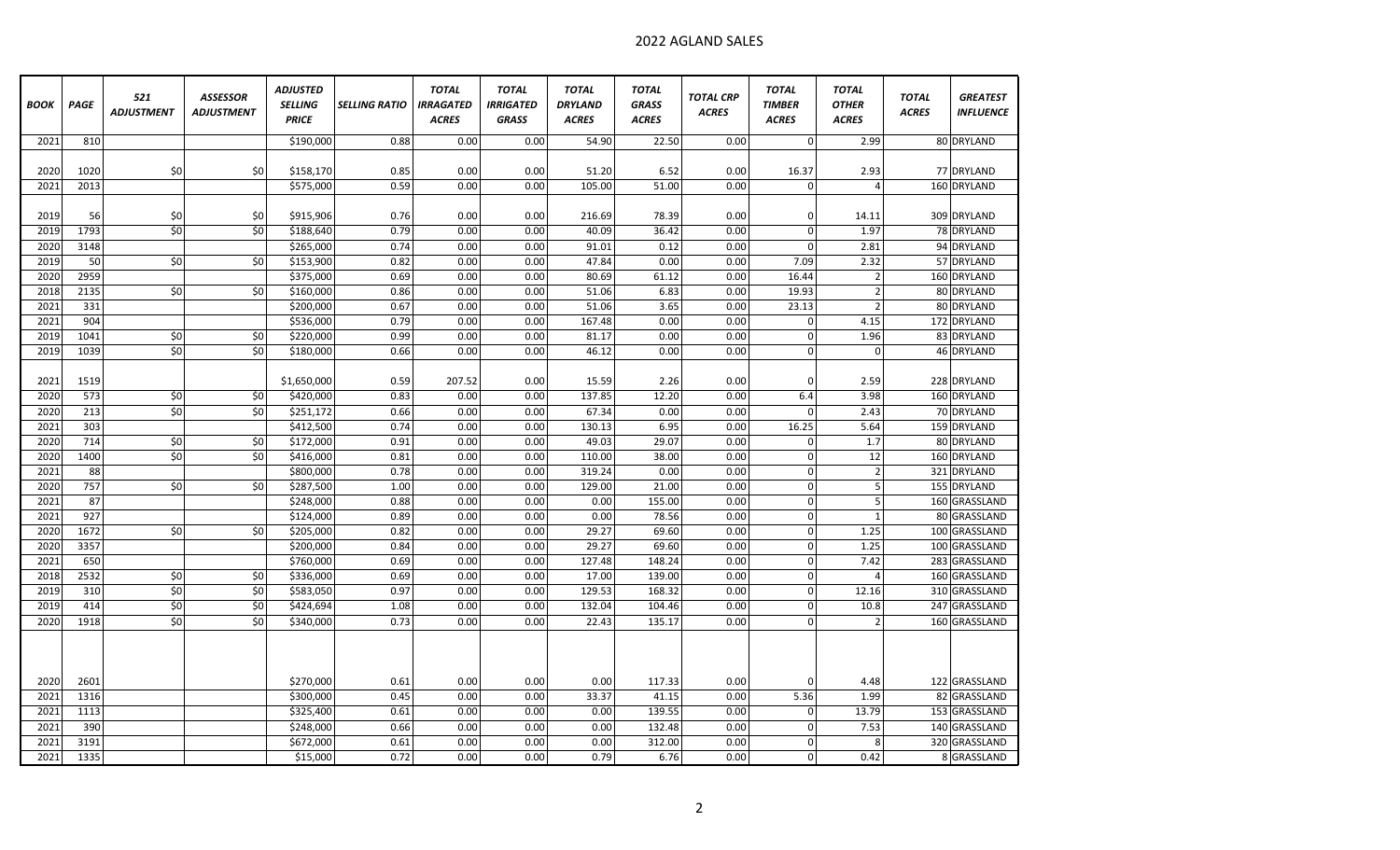## 2022 AGLAND SALES

| <b>BOOK</b> | PAGE | <b>SALE DATE</b> | <b>PARCEL ID</b> | <b>PARCEL</b><br>ID'S | <b>LEGAL DESCRIPTION</b>                 | <b>TOTAL</b><br><b>ACRES FROM</b><br><b>COMPUTER</b> | <b>PRICE PAID</b><br><b>PER ACRE</b> | <b>2021 TOTAL</b><br><b>LAND VALUE</b> | 2021<br><b>HOUSE</b><br><b>VALUE</b> | 2021<br><b>IMPROVEMENT</b><br><b>VALUE</b> | <b>TOTAL VALUATION</b><br><b>FOR 2021</b> | <b>2022 TOTAL</b><br><b>LAND VALUE</b> | 2022<br><b>HOUSE</b><br><b>VALUE</b> | 2022<br><b>IMPROVEMENT</b><br><b>VALUE</b> | <b>TOTAL</b><br><b>VALUATION</b><br><b>FOR 2022</b> | <b>SELLING</b><br><b>PRICE</b> |
|-------------|------|------------------|------------------|-----------------------|------------------------------------------|------------------------------------------------------|--------------------------------------|----------------------------------------|--------------------------------------|--------------------------------------------|-------------------------------------------|----------------------------------------|--------------------------------------|--------------------------------------------|-----------------------------------------------------|--------------------------------|
|             |      |                  |                  |                       | THE SOUTH 52 ACRES (LOT 2) N1/2NE1/4     |                                                      |                                      |                                        |                                      |                                            |                                           |                                        |                                      |                                            |                                                     |                                |
| 2021        | 381  | 2/5/2021         | 1912800          |                       | $34 - 2 - 11$                            | 53.18                                                | \$2,012.03                           | \$68,015                               |                                      |                                            | \$68,015                                  | \$73,528                               |                                      |                                            | \$73,528                                            | \$107,000                      |
| 2019        | 635  | 3/20/2019        | 2006800          |                       | NE1/4 3-3-11                             | 155.00                                               | \$1,806.45                           | \$207,226                              | \$0                                  | SO                                         | \$207,226                                 | \$206,920                              | 50                                   | \$0                                        | \$206,920                                           | \$288,000                      |
| 2021        | 168  | 1/5/2021         | 2010500          |                       | NW1/4 16-3-11                            | 160.00                                               | \$1,281.25                           | \$202,020                              |                                      |                                            | \$202,020                                 | \$218,400                              |                                      |                                            | \$218,400                                           | \$205,000                      |
| 2020        | 1526 | 6/4/2020         | 2010700          |                       | NW1/4 17-3-11                            | 160.00                                               | \$1,302.00                           | \$269,166                              | \$0                                  | \$0                                        | \$269,166                                 | \$268,850                              | 50                                   | \$0                                        | \$268,850                                           | \$208,320                      |
|             |      |                  |                  |                       | ALL THAT PART OF RIVER LOTS 10-13 IN 7-1 |                                                      |                                      |                                        |                                      |                                            |                                           |                                        |                                      |                                            |                                                     |                                |
| 2019        | 494  | 3/1/2019         | 2201700          |                       | 12                                       | 139.00                                               | \$1,300.00                           | \$127,155                              | \$0                                  | \$0                                        | \$127,155                                 | \$126.880                              | \$0                                  | \$0                                        | \$126,880                                           | \$180,700                      |
| 2020        | 2292 | 11/30/2020       | 2204700          |                       | E1/2E1/2 30-1-12                         | 160.00                                               | \$1,500.00                           | \$195,250                              |                                      |                                            | \$195,250                                 | \$211,400                              |                                      |                                            | \$211,400                                           | \$240,000                      |
| 2020        | 501  | 3/2/2020         | 2205200          |                       | NW1/4 32-1-12                            | 160.00                                               | \$1,656.25                           | \$221,518                              | \$0                                  | \$0                                        | \$221,518                                 | \$221,200                              | 50                                   | 50 <sup>1</sup>                            | \$221,200                                           | \$265,000                      |
| 2021        | 1426 | 6/1/2021         | 2303400          |                       | NE1/4 22-2-12                            | 155.00                                               | \$1,516.13                           | \$189,525                              |                                      |                                            | \$189,525                                 | \$205,200                              |                                      |                                            | \$205,200                                           | \$235,000                      |
| 2020        | 1222 | 4/10/2020        | 2308800          |                       | SE1/4 19-2-12                            | 157.04                                               | \$1,018.85                           | \$174,740                              | \$0                                  | sol                                        | \$174,740                                 | \$189,900                              | \$0                                  | \$0                                        | \$189,900                                           | \$160,000                      |
| 2021        | 445  | 2/22/2021        | 2510500          |                       | SE1/4 LESS 7.12 ACRE TRACT 16-4-12       | 154.61                                               | \$2,134.40                           | \$216,535                              |                                      |                                            | \$216,535                                 | \$244,365                              |                                      |                                            | \$244,365                                           | \$330,000                      |
| 2021        | 17   | 4/8/2021         | 2211100          |                       | SW1/4 27-1-12                            | 1316.00                                              | \$2,006.08                           | \$2,036,440                            | \$5,070                              | \$10,165                                   | \$2,051,675                               | \$2,207,860                            | \$5.070                              | \$10,165                                   | \$2,223,095                                         | \$2,640,000                    |
|             |      |                  |                  |                       | S1/2S1/2NE1/4 & SE1/4 & PT SW1/4 AKA     |                                                      |                                      |                                        |                                      |                                            |                                           |                                        |                                      |                                            |                                                     |                                |
| 2021        | 534  | 3/4/2021         | 1109200          |                       | <b>TRACT B 19-2-9</b>                    | 232.49                                               | \$4,662.57                           | \$732,050                              |                                      |                                            | \$732,050                                 | \$740,659                              |                                      |                                            | \$740,659                                           | \$1,084,000                    |
| 2020        | 848  | 4/6/2020         | 1906500          |                       | NW1/4 12-2-11                            | 160.00                                               | \$5,543.75                           | \$796,234                              | \$0                                  | \$0                                        | \$796,234                                 | \$795,808                              | 50                                   | \$0                                        | \$795,808                                           | \$912,000                      |
| 2021        | 211  | 2/2/2021         | 1907400          |                       | RBK LLC, TO TOMAHAWK                     | 161.53                                               | \$6,395.10                           | \$622,830                              |                                      |                                            | \$622,830                                 | \$628,435                              |                                      |                                            | \$628,435                                           | \$1,033,000                    |
| 2019        | 44   | 1/7/2019         | 2005501          |                       | NE1/4 33-3-11                            | 160.36                                               | \$6,080.07                           | \$619,190                              | \$0                                  | \$0                                        | \$619,190                                 | \$625,940                              | \$0                                  | \$0                                        | \$625,940                                           | \$1,020,500                    |
| 2019        | 2149 | 8/30/2019        | 2100400          |                       | E1/2NE1/4 3-4-11                         | 84.40                                                | \$5,402.84                           | \$337,005                              | \$0                                  | \$0                                        | \$337,005                                 | \$340,690                              | 50                                   | \$0                                        | \$340,690                                           | \$456,000                      |
| 2021        | 2872 | 9/21/2021        | 2304300          |                       | SW1/4 31-2-12                            | 155.29                                               | \$2,575.83                           | \$374,040                              |                                      |                                            | \$374,040                                 | \$382,569                              |                                      |                                            | \$382,569                                           | \$400,000                      |
|             |      |                  |                  |                       | E1/2 17-4-12 & W1/2SW1/4 &               |                                                      |                                      |                                        |                                      |                                            |                                           |                                        |                                      |                                            |                                                     |                                |
| 2018        | 2238 | 11/1/2018        | 2501200          |                       | 2501000 W1/2NW1/4 16-4-12                | 485.68                                               | \$5,265.42                           | \$1,855,615                            | \$0                                  | \$0                                        | \$1,855,615                               | \$1,864,423                            | \$0                                  | \$0                                        | \$1,864,423                                         | \$2,719,808                    |
| 2018        | 2396 | 11/30/2018       | 2501600          |                       | NW1/4 18-4-12                            | 148.20                                               | \$4,158.15                           | \$558,945                              | \$0                                  | \$0                                        | \$558,945                                 | \$561,657                              | \$0                                  | \$0                                        | \$561,657                                           | \$711,238                      |
|             |      |                  |                  |                       | LOT 1 & 2 & PART 2 IN NW1/4 LESS 2.35    |                                                      |                                      |                                        |                                      |                                            |                                           |                                        |                                      |                                            |                                                     |                                |
| 2019        |      | 12/20/2018       | 2511200          |                       | ACRES TRACT 19-4-12                      | 82.35                                                | \$1,872.50                           | \$118,855                              | \$0                                  | \$0                                        | \$118,855                                 | \$127,043                              | \$0                                  | \$0                                        | \$127,043                                           | \$154,200                      |
|             |      |                  |                  |                       | GOV LOTS 5, 6, 7, & 8 IN ne1/4 & NW1/4   |                                                      |                                      |                                        |                                      |                                            |                                           |                                        |                                      |                                            |                                                     |                                |
| 2020        | 2993 | 11/10/2020       | 1006700          |                       | LESS usa TRACTS 14-1-9                   | 161.06                                               | \$3,135.48                           | \$277,630                              |                                      |                                            | \$277,630                                 | \$292,845                              |                                      |                                            | \$292,845                                           | \$505,000                      |